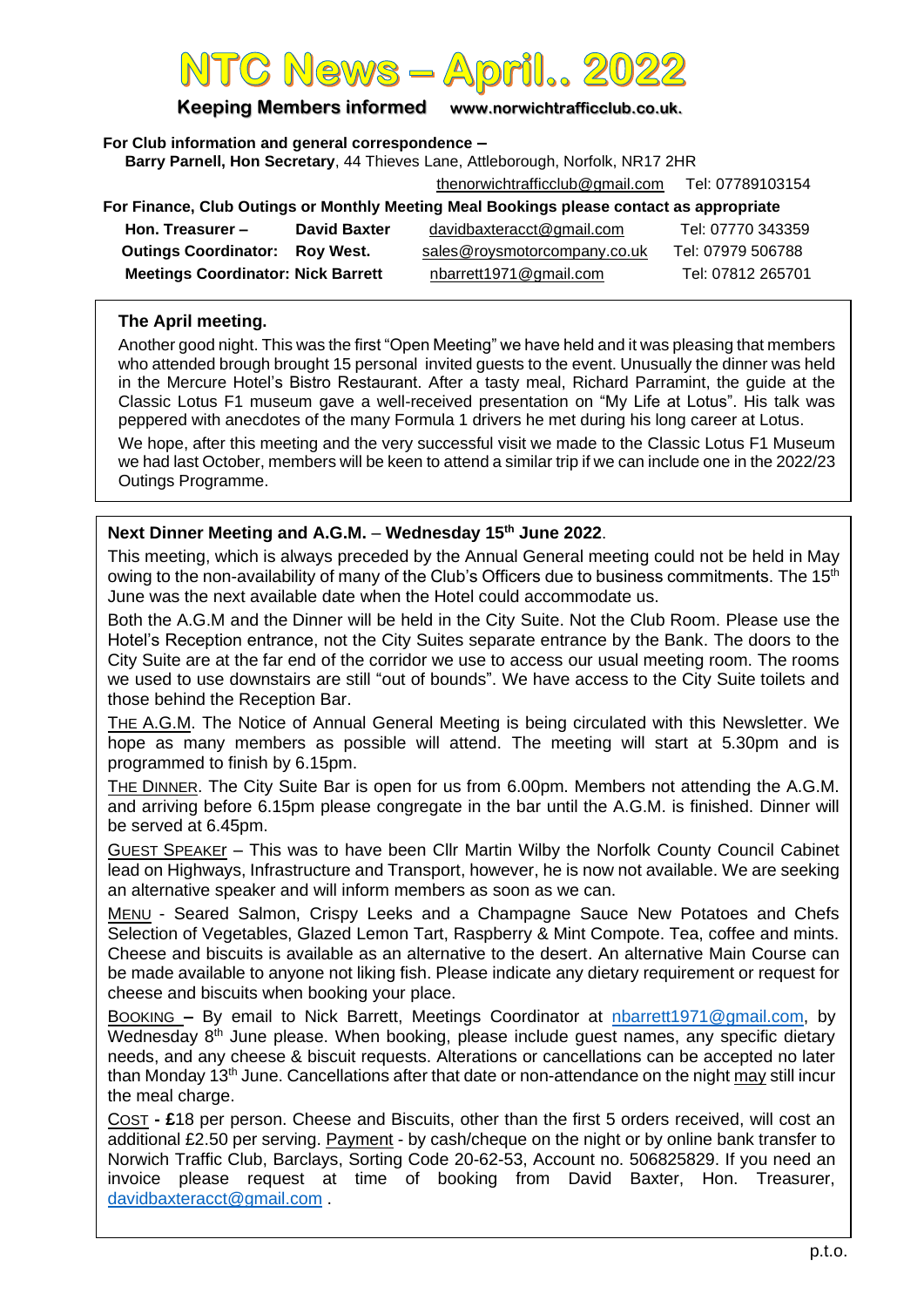#### **2022 Club Outings**.

This summer we are running two Traffic Club outings which Roy West, Outings Coordinator has arranged. Both dates have been provisionally booked at this time pending knowing that we can fill the minimum group size. Therefore, early booking to confirm your intention to take part is essential. Both events are open to you and your guests(s).

**Friday 13th May 2022** – **City of Norwich Aviation Museum**: From 6.00pm to 8.00pm.

If you have yet to book a place on this outing you need to do so now.

The visit will include a talk and tour of the exhibits including 19 aircraft, 7 inside and 19 outside. The café will be open throughout the visit. There is a minimum group size of 20 persons required.

- **Cost** £8.00 per person. Payable by cheque in advance made out to The Norwich Traffic Club. *The cheques will not be banked until at least the minimum of 20 places have been booked and the visit can be assured.*
- **Booking** Call or email Barry Parnell [\(thenorwichtarfficclub@gmail.com](mailto:thenorwichtarfficclub@gmail.com) Tel. 7789103154).

Any queries about the visit should be addressed to Barry. Members of the Norwich and District Aviation Group may be joining us on this visit.

**Friday 24th June - North Norfolk Railway Fish & Chips Experience.** A minimum participation by members and guests of 40 is required for this trip to go ahead.

- The train departs Sheringham Station at 6.30pm. The Ticket includes:
- Travel through the County's stunning scenery to Holt and back
- A fish & chips meal finished off with an ice cream desert will be served on the return leg.
- Licensed bar on board.
- **Cost** -£25 per person. 50% despot required by cheque payable to The Norwich Traffic Club at time of booking your place(s). Cheques will not be banked until the minimum number of participants is achieved and the booking finalised with the Railway.

In order to record your interest and book your place(s) please Call or email Roy West [\(sales@roysmotorcompany.co.uk](mailto:sales@roysmotorcompany.co.uk) Tel. 01603 424877) as soon as possible, but certainly no later than Friday 22<sup>nd</sup> April 2022.

Any queries about the visit should be addressed to Roy. Members of the Norwich and District Aviation Group will be joining us on this visit.

In addition to these two outings, the Norwich & District Aviation Group have invited us to attend any of their own outings and events. Please see the list of their events circulated with this Newsletter.

If you are interested in taking part in any of them please contact Roy West at [sales@roysmotorcompany.co.uk](mailto:sales@roysmotorcompany.co.uk) Tel. 01603 424877.

### **2022/23 Meeting Dates**.

These events will be held at the Mercure Norwich Hotel on the following dates:

|           | Wednesday 12 October 2022 | Wednesday | 08 February 2023                       |
|-----------|---------------------------|-----------|----------------------------------------|
| Wednesday | 09 November 2022          | Friday    | 10 March 2023 Annual Dinner            |
| Friday    | 16 December 2022          | Wednesday | 19 April 2023                          |
| Wednesday | 11 January 2023           |           | Wednesday 17 May 2023 including A.G.M/ |

Compiled on behalf of the Committee by Barry Parnell, Hon. Secretary. 07789103154

**Contact Numbers – The President** – Joe Howard Tel: 01603727693**. Hon. Treasurer** – David Baxter Tel: 07770 343359